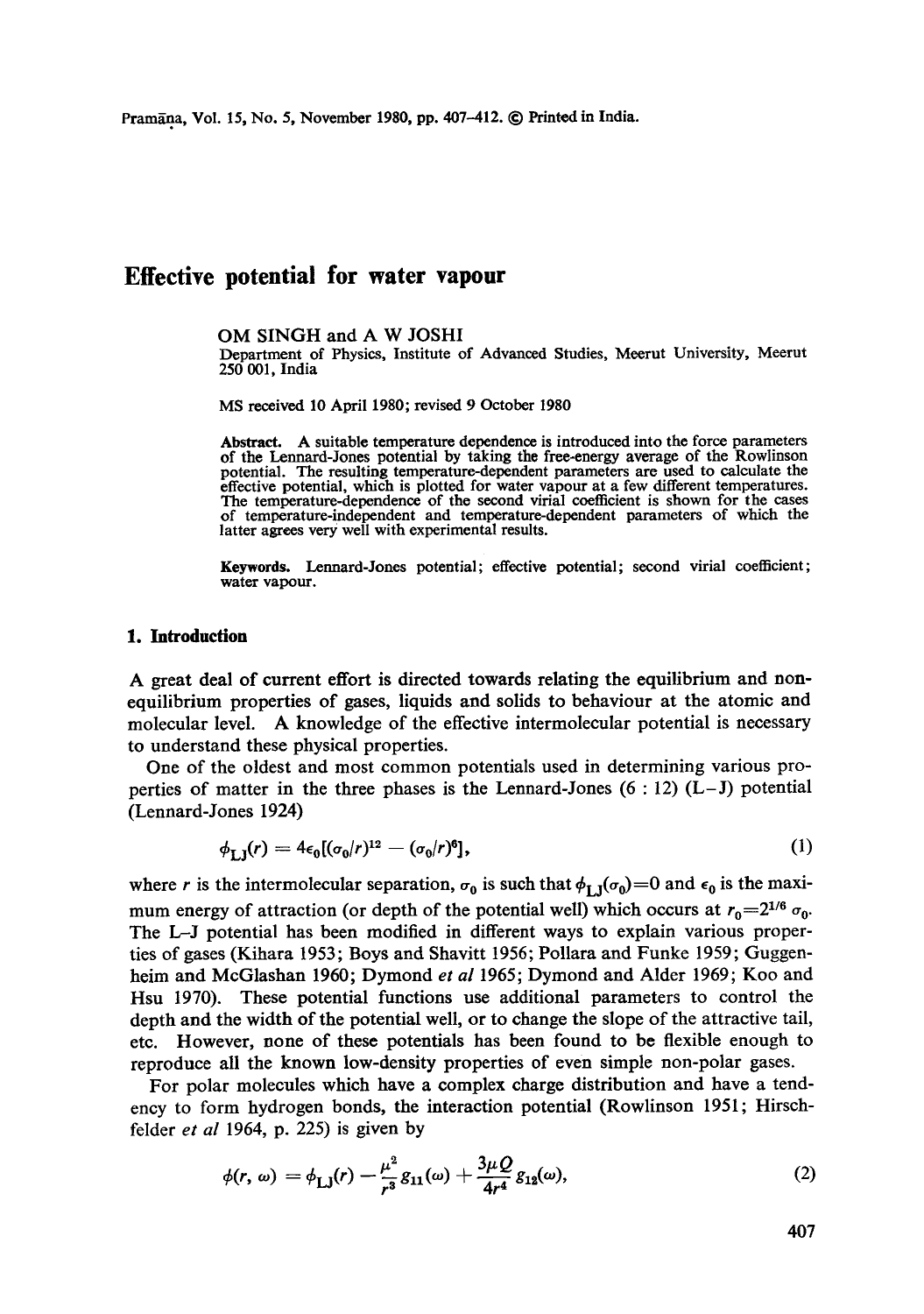where  $\phi_{\text{L}_1}(r)$  is given by (1), and

$$
g_{11}(\omega) = 2 \cos \theta_1 \cos \theta_2 - \sin \theta_1 \sin \theta_2 \cos \phi, \tag{3}
$$

$$
g_{12}(\omega) = \cos \theta_1 \left( 3 \cos^2 \theta_2 - 1 \right) - 2 \sin \theta_1 \sin \theta_2 \cos \theta_2 \cos \phi. \tag{4}
$$

Further,  $\mu$  and  $Q$  are the electric dipole and quadrupole moments of the molecules,  $\theta_1$  and  $\theta_2$  the angles between the axes of the molecular dipoles and the line joining the molecular centres of the two molecules respectively,  $\phi$  the azimuthal angle in the plane perpendicular to this line, and  $\omega$  is a function of the angular coordinates. The functions  $g_{11}$  and  $g_{12}$  represent the angular dependence of the dipole-dipole and dipole-quadrupole interactions, respectively. If  $Q=0$ , (2) reduces to the familiar Stockmayer (1941) potential which describes well the interaction between polar molecules having simple charge distributions.

In this paper, we start with the Rowlinson potential given in (2), and use it to obtain an effective temperature-dependent potential. The effective potential is expressed in the L-J format with temperature-dependent parameters. This is used to calculate the temperature dependence of the second virial coefficient of water vapour which compares well with the experimental results.

## **2. Effective potential**

Danon and Amdur (1969) take the effective potential as the free energy average, over the angular variables, of the anisotropic pair potential  $\phi(r, \omega)$ , which is given by

$$
\langle \phi(r, T) \rangle = -kT \ln \left[ \int_{\omega} \exp \left( -\phi(r, \omega) / kT \right) d\omega \right] \int_{\omega} d\omega \Big], \tag{5}
$$

where  $T$  is the temperature and  $k$  the Boltzmann constant. To obtain the free energy average of the Rowlinson potential, (2), (3) and (4) are introduced into (5) and the exponential term is expanded in inverse powers of  $T$ . If only the first few nonvanishing terms of the expansion are retained, the result, containing terms upto inverse power  $r^{-12}$ , is

$$
\langle \phi(r, T) \rangle = \phi_{\text{LJ}}(r) - \frac{\mu^4}{3r^6 kT} - \frac{\mu^2 Q^2}{8r^8 kT} + \frac{7\mu^8}{450r^{12} k^3 T^3}.
$$
 (6)

The Rowlinson potential in (2) is a moderately realistic representation of the interaction between two complex polar molecules. It has the additional advantage of retaining, after averaging according to  $(5)$ , reciprocal powers of r as in L-J potential. The parameters, however, are now functions of temperature. It is possible, therefore, to calculate the transport properties by using collision integrals which have been tabulated for L-J potential if the temperature-dependent parameters of the effective potential are properly related to the temperature independent parameters of the isotropic potential.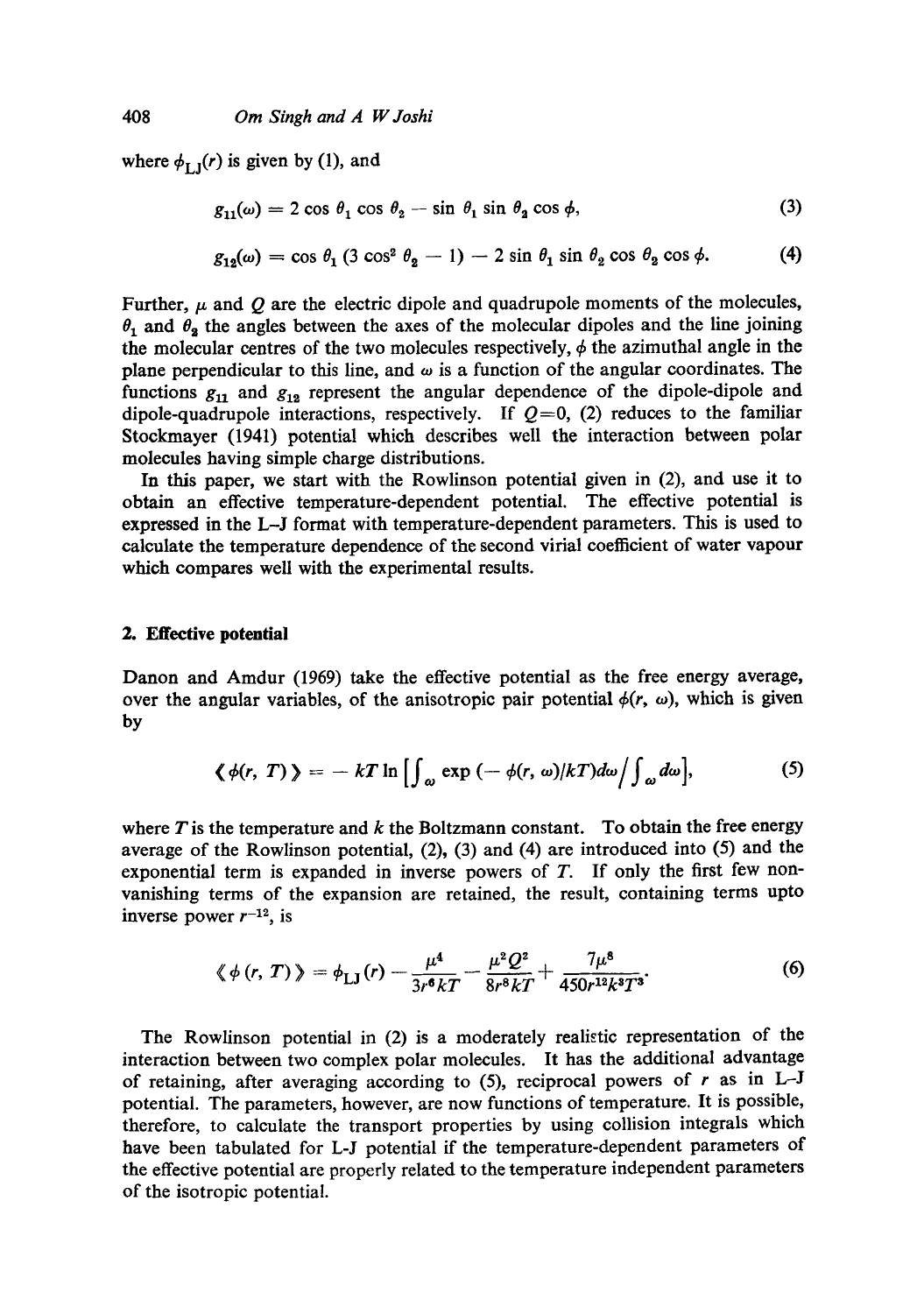Defining a reduced dipole moment  $\delta_{\text{max}}$ , a reduced dipole-quadrupole moment  $a_{\text{max}}$  and a reduced temperature  $T^*$  by the equations

$$
\delta_{\text{max}} = \mu^2 / 2\epsilon_0 \sigma_0^3,\tag{7a}
$$

$$
a_{\text{max}} = \mu Q / 2 \epsilon_0 \sigma_0^4,\tag{7b}
$$

$$
T^* = kT/\epsilon_0, \tag{7c}
$$

(6) can be written as

$$
\langle \phi(r, T) \rangle = 4\epsilon_0 \left[ (\sigma_0/r)^{12} (1 + 14 \delta_{\text{max}}^4 / 225 T^{*3}) - (\sigma_0/r)^6 \left\{ 1 + \frac{\delta_{\text{max}}^2}{3T^*} + \frac{a_{\text{max}}^2}{8T^*} (\sigma_0/r)^2 \right\} \right].
$$
 (8)

This is an effective pair-potential which is temperature-dependent; the binding energy and the hard-core diameter for the above potential would clearly depend on temperature.

This effective potential could now be used to calculate various properties of a polar gas. However, it is not very convenient as it contains three inverse powers of  $r$  and has lost the simplicity of the L-J potential. This is not a very satisfactory feature. The wide applicability of the L-J potential results from the fact that several equilibrium and non-equilibrium properties of a gas can be easily expressed in terms of the two force parameters. Therefore, in order to achieve simplicity and elegance at the cost of rigour, we replace  $r^8$  in the dipole-quadrupole term in (8) (containing  $a_{\text{max}}^2$ ) by  $r^6r_0^2$ . Although the only justification of this replacement is the utility and convenience of the resulting expression, it is found that these far outweigh the error caused by the approximation. We have verified that the numerical error due to this approximation is  $\langle 0.1 \rangle$  over a wide range of r (upto 10Å) and over the temperature range of interest.

This allows us to express (8) as a temperature-dependent effective potential in the L-J format

$$
\phi_{\text{eff}}(r,T) = 4\epsilon_T \left[ (\sigma_T/r)^{12} - (\sigma_T/r)^6 \right],\tag{9}
$$

where  $\epsilon_T$  and  $\sigma_T$  are temperature-dependent parameters given by

$$
\epsilon_T = \epsilon_0 \ B^2/A, \ \sigma_T = \sigma_0 \ (\epsilon_0 \ A/\epsilon_T)^{1/12}, \tag{10}
$$

with 
$$
A = 1 + 14 \delta_{\text{max}}^4 / 225 T^{*3}
$$
, (11a)

$$
B = 1 + (10 \delta_{\max}^2 + 3 a_{\max}^2)/30 T^*.
$$
 (11b)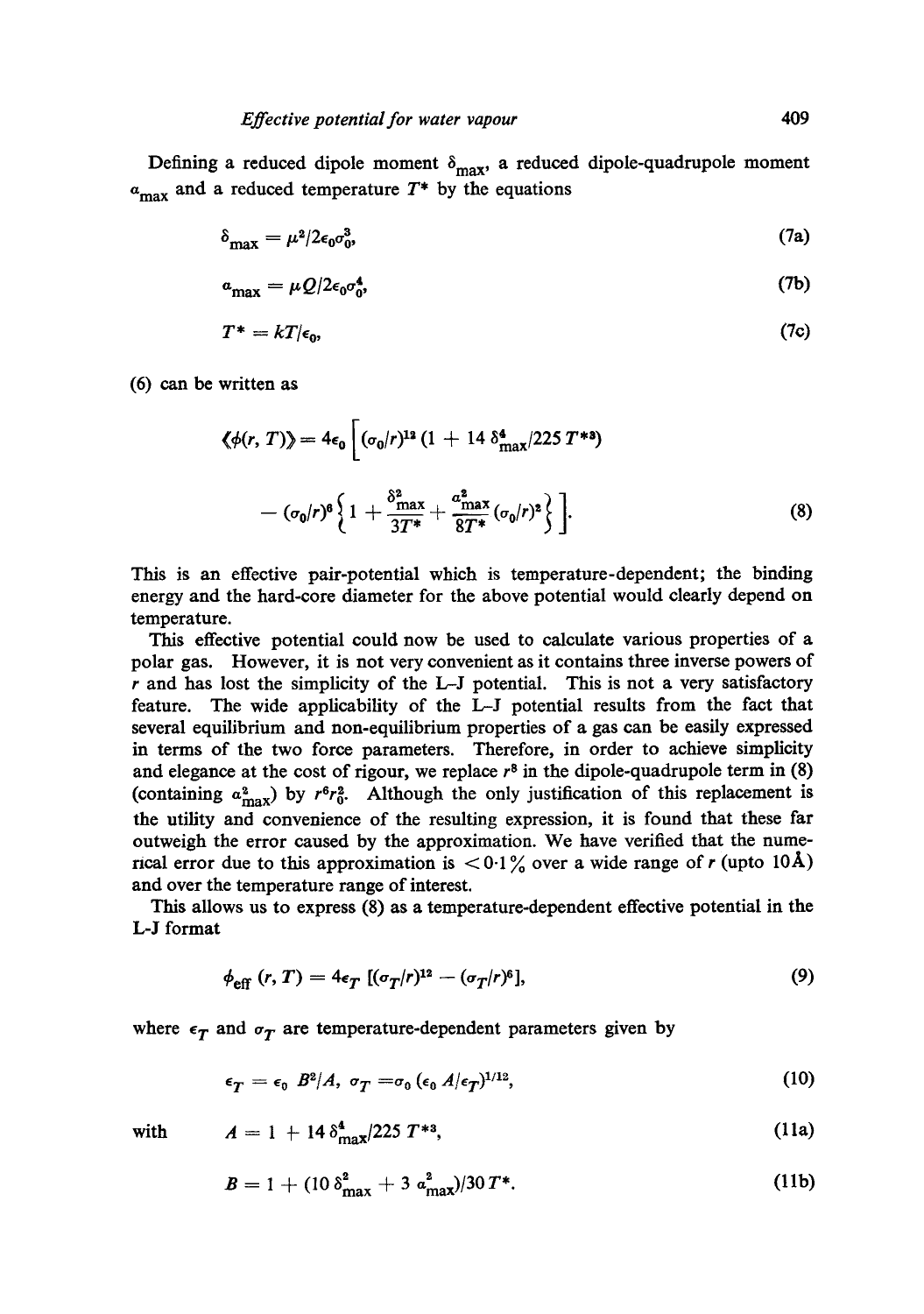Such a formal introduction of temperature in the potential is logical and should be consistent with the experimental data of gaseous properties, at least to the extent the Stockmayer potential is. This form of potential envisages that  $\epsilon_T$  and  $\sigma_T$ are temperature-dependent.

The values of  $\epsilon_T$  and  $\sigma_T$  calculated from (10) for water vapour are shown in figure 1 for the temperature range 400 K to 1000 K. The numerical values used are  $\epsilon_0/k=356$  K,  $\sigma_0=2.725$ Å,  $\mu=1.85 \times 10^{-18}$  esu,  $Q=4.5 \times 10^{-27}$  esu. It is clear that the binding energy decreases with increasing temperature. It can be seen from figure 1 that the effective hard core diameter  $\sigma_T$  decreases upto 550 K and then again increases. It should be kept in mind that (6) is essentially a high temperature approximation.

It can be seen that with  $a_{\text{max}} = 0$ , these relations agree with those obtained by Danon and Amdur (1969) from the Stockmayer potential.

### **3. The second virial coefficient**

As an application of the effective potential, we calculate the second virial coefficient of water vapour. A simple expression for the second virial coefficient has been given by Kihara (1978, equation (6.5)), which can be written as

$$
B(T) = -\frac{\pi\sqrt{2}\sigma^3}{6} \sum_{n=0}^{\infty} \frac{2^n}{n!} \Gamma\left(\frac{2n-1}{4}\right) \left(\frac{\epsilon}{kT}\right)^{(2n+1)/4}, \tag{12}
$$

where  $\epsilon$  and  $\sigma$  are the parameters of the L-J potential. In the derivation of this expression, it is nowhere assumed that  $\epsilon$  and  $\sigma$  are independent of temperature, although, of course, they are independent of r. Therefore let us define  $B_0(T)$  to be



Figure 1. Temperature variation of the characteristic parameters of the effective potential for water vapour.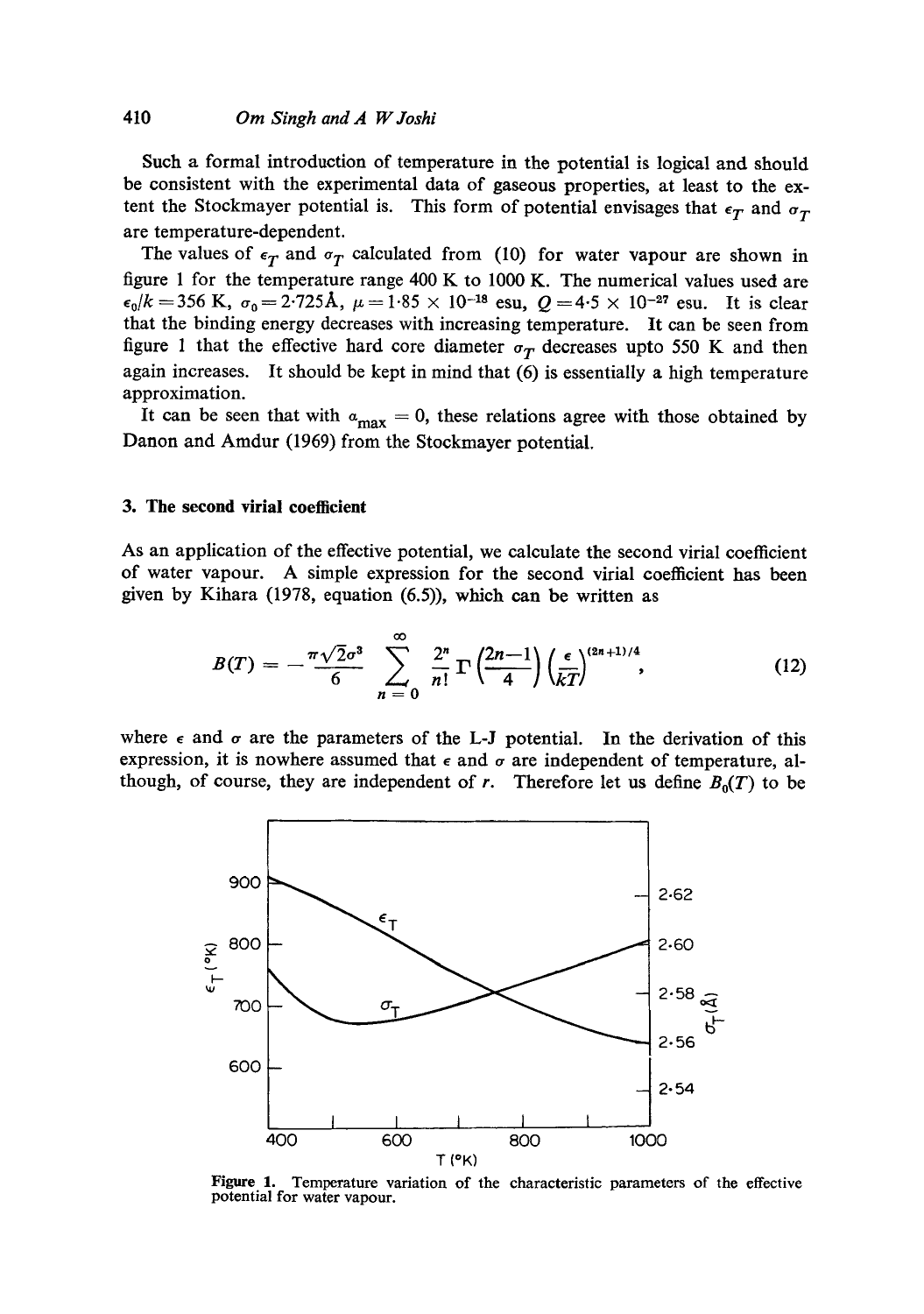

**Figure 2.**  Temperature dependence of the second virial coefficient for water vapour.

given by (12) with  $\epsilon$  and  $\sigma$  replaced by  $\epsilon_0$  and  $\sigma_0$  respectively, and  $B_{\text{eff}}$  (T) to be given by (12) with  $\epsilon$  and  $\sigma$  replaced by  $\epsilon_T$  and  $\sigma_T$  respectively.  $B_0(T)$  and  $B_{\text{eff}}(T)$  would be the second virial coefficients of gases governed by the ordinary L-J and the effective potentials of (1) and (9), respectively.

We have calculated  $B_0(T)$  and  $B_{\text{eff}}(T)$  using the temperature-independent parameters given earlier and the temperature-dependent parameters shown in figure 1. The variation of  $B_0(T)$  and  $B_{\text{eff}}(T)$  with temperature is shown in figure 2. Rowlinson's experimental values (Rowlinson 1949) are also shown in this figure. It is evident that while  $B_0(T)$  lies much lower,  $B_{\text{eff}}(T)$  shows qualitative agreement with the experimental values. In fact, experimental values are on the higher side of  $B_{\text{eff}}(T)$ , and this suggests that the effective potential may contain a few more contributions. These could include, among others, the effect of hydrogen bonding which has not been taken into account so far.

## **4. Conclusion**

In searching for an effective pair potential which is both simple and workable, we thus see in the above that a temperature-dependent potential of the form of (9) is promising.

There have been numerous attempts already in print which are variations of the L-J potential in some form or the other of an *ad hoc* nature while the suggested potential (9) involves a regular variation of the characteristic parameters of the L-J potential.

To decide whether this is an accurate pair potential, it would be most desirable to test this model against other equilibrium and non-equilibrium properties.

## **Acknowledgement**

One of us (OS) is grateful to Professor N C Varshney, Department of Physics, Roorkee University, for stimulating discussions and encouragement.